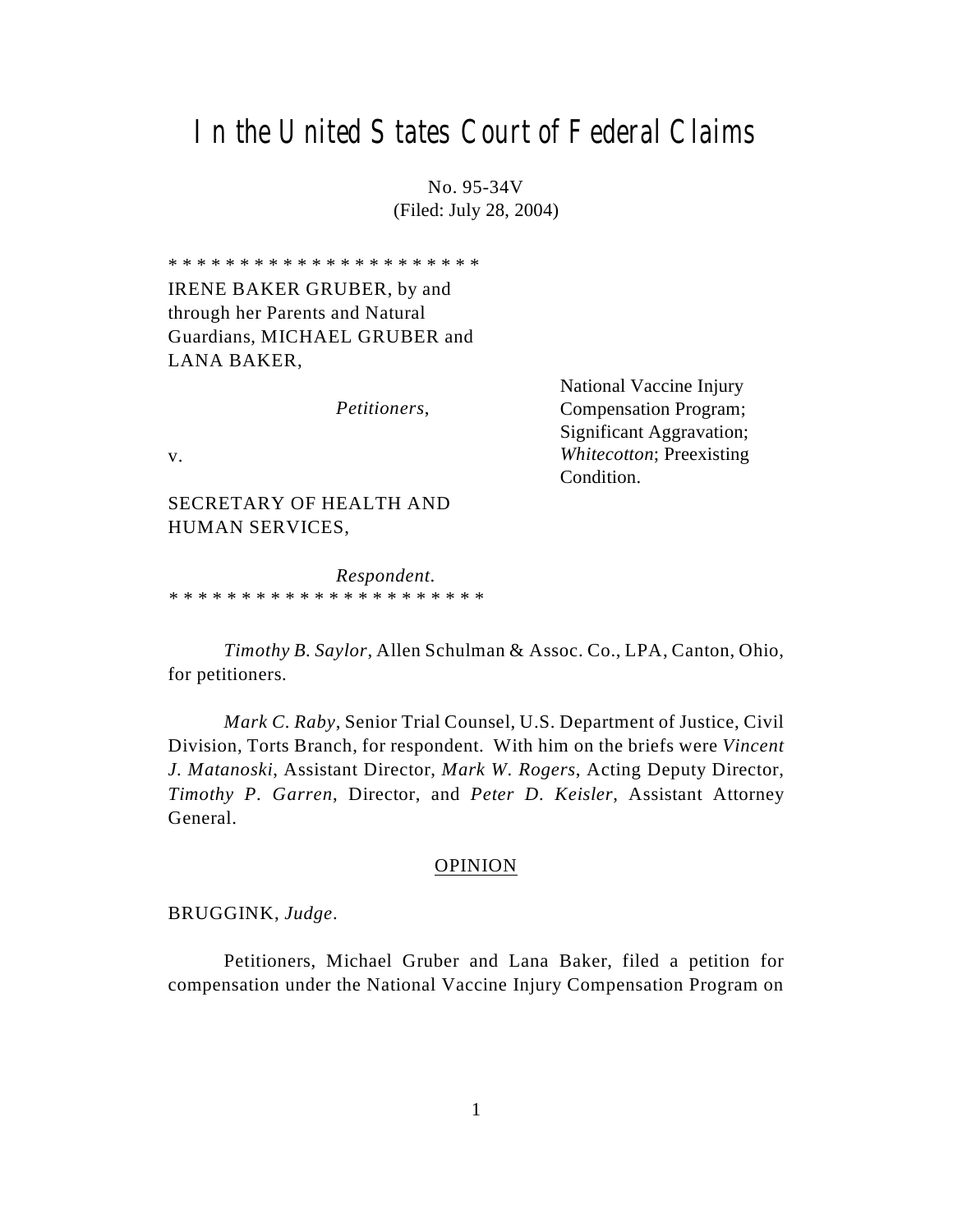January 13, 1995.<sup>1/</sup> Petitioners alleged that their daughter, Irene Baker Gruber, suffered a significant aggravation of an underlying neurological disorder as the result of a diphtheria-pertussis-tetanus ("DPT") vaccination she received on January 16, 1992. On April 12, 1995, respondent filed a report recommending that the Chief Special Master dismiss the case based on lack of evidence to support a finding that Irene's condition is vaccine-related. An evidentiary hearing was held on December 11, 1997. On December 22, 1998, the Chief Special Master ruled that the petitioners were entitled to compensation under the Vaccine Act. *Gruber v. Sec. of Dep't of Health & Human Serv.*, No. 95- 34V, slip op. (Fed. Cl. Dec. 22, 1998) (Decision on Entitlement). The Chief Special Master issued a Decision on Damages on January 20, 2004. Pending is respondent's February 19, 2004 motion for review of the Chief Special Master's decision on entitlement. Oral argument was held on May 3, 2004.

The essential facts, as found by the Chief Special Master, are not in dispute. The following background facts are drawn from his decision on entitlement. Irene was born on July 23, 1991, in Columbus, Ohio. At her first few appointments she was noted by her pediatrician, Dr. Roach, as a healthy baby. She received her first set of immunizations on September 18, 1991, and her second set on November 20, 1991. Irene's father testified that in late November or early December 1991, he and his wife noticed that Irene was suffering from occasional episodes of eye fluttering, which did not occur on a daily basis but were more common after Irene had just woken from a nap. By January 1992, these episodes had become more common, but did not yet raise her parents' concern for Irene's health. On January 16, 1992, Irene was brought to Dr. Roach. He observed several of Irene's eye-fluttering episodes at that time, but did not consider them unusual. Irene then received her third DPT shot that afternoon. Although it was not then diagnosed, both parties' experts agree that, with hindsight, Irene was showing symptoms of Severe Myoclonic Epilepsy ("SME") before her third vaccination. SME is a rare disorder of unknown origin with a consistently catastrophic prognosis.

The Grubers did not notice anything unusual about Irene's behavior the evening following her third vaccination. However, the next morning, Irene's body began to jerk during a diaper change. The Grubers brought Irene to Dr.

 $\frac{1}{2}$  The National Vaccine Injury Compensation Program comprises Part 2 of the National Childhood Vaccine Injury Act of 1986, as amended, 42 U.S.C. § 300aa-1 *et seq*. (1991 & Supp. 1998) ("Vaccine Act").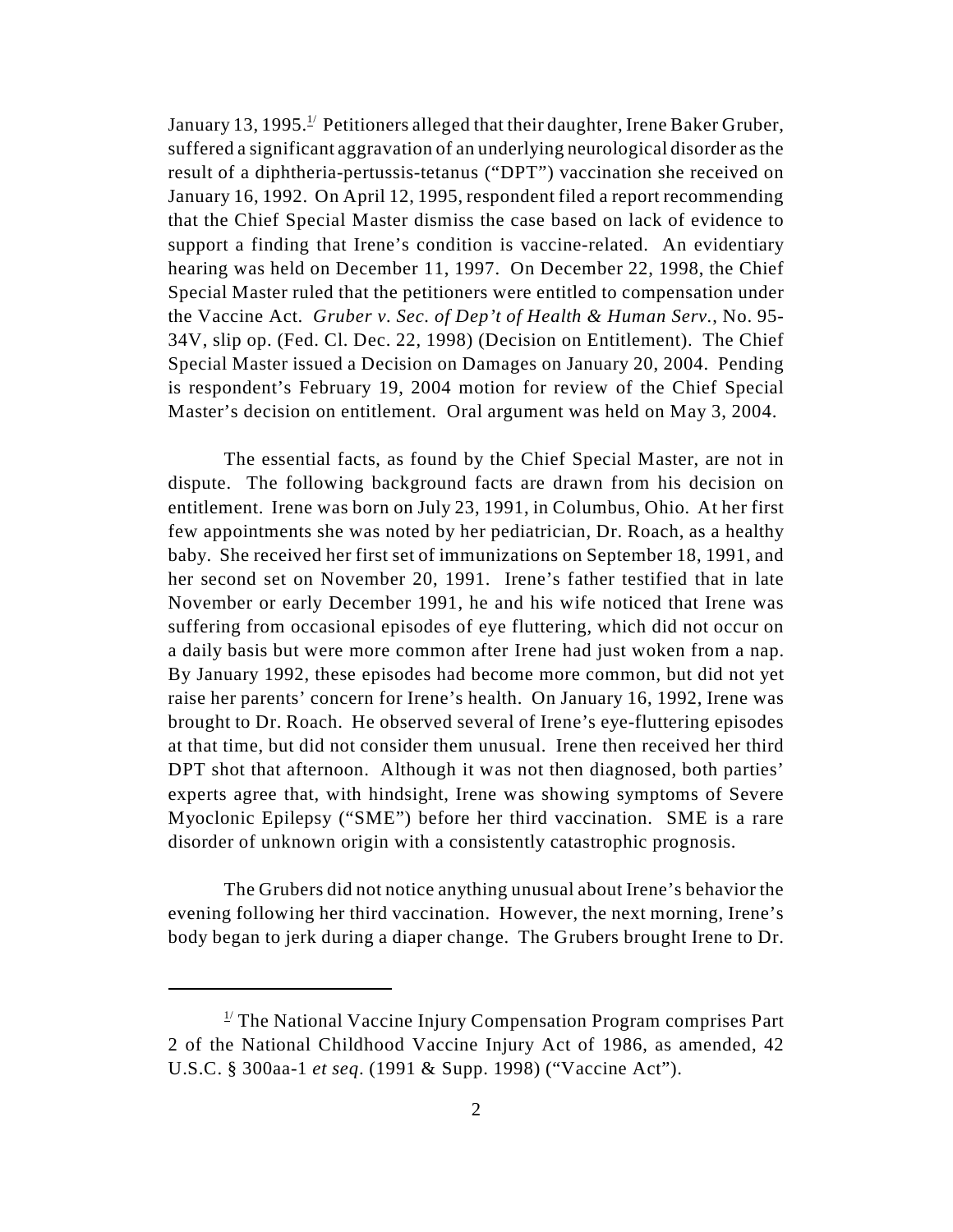Roach's office that morning. Irene was examined by Dr. Royhans, who suspected Irene's behavior to be caused by a seizure, and scheduled an EEG for Irene for February 4. Dr. Royhans impression, as recorded in his records, was that Irene had experienced a "seizure – time related to DPT." *Gruber*, slip op. at 3. A notation instructed that no more vaccinations were to be given to Irene. A Vaccine Adverse Events Reporting System form was completed on January 17, 1992, reporting these events.

Irene's parents recorded that she had other seizures on January 29, February 2, February 13, and March 14, 1992. Mr. Gruber testified that the seizures occurring after the January 16 vaccination increased in frequency and intensity.

[W]here I referred to as the November through January 16th time period where I would say things were subtle and barely noticeable, after January 16th, it basically came right at you and hit you squarely between the eyes. There was no question as far as that she was, you know . . . having a problem.

*Id*. at 4.

An EEG was performed on February 4, recording Irene's brain activity while awake and sleeping. It was reported as abnormal. Two follow-up EEGs also reported abnormal brain activity. Not long after the third EEG, on March 6, 1992, Irene was admitted to Children's Hospital in Columbus, Ohio, following a twenty-minute seizure that resolved spontaneously in the emergency room. During her hospitalization, another EEG was performed which recorded a large number of clinical episodes of generalized myoclonic seizures. She was discharged on March 8.

On March 22, 1992, Irene experienced her first episode of status epilepticus. Children's Hospital records note that "generalized clonic seizures lasted 50 minutes before valium and dilantin stopped her seizures." *Id*. at 5. She required intubation following valium-induced apnea. Another EEG, conducted on March 25, was again abnormal, showing "moderate to severe generalized slowing of the cerebral activity." *Id*. at 5. By this time, Irene had also developed an acute sensitivity to light. According to Mr. Gruber, sometimes just going outside would be enough to trigger Irene to have a seizure. Her parents had to place cardboard in the windows of their home and car to prevent triggering a seizure.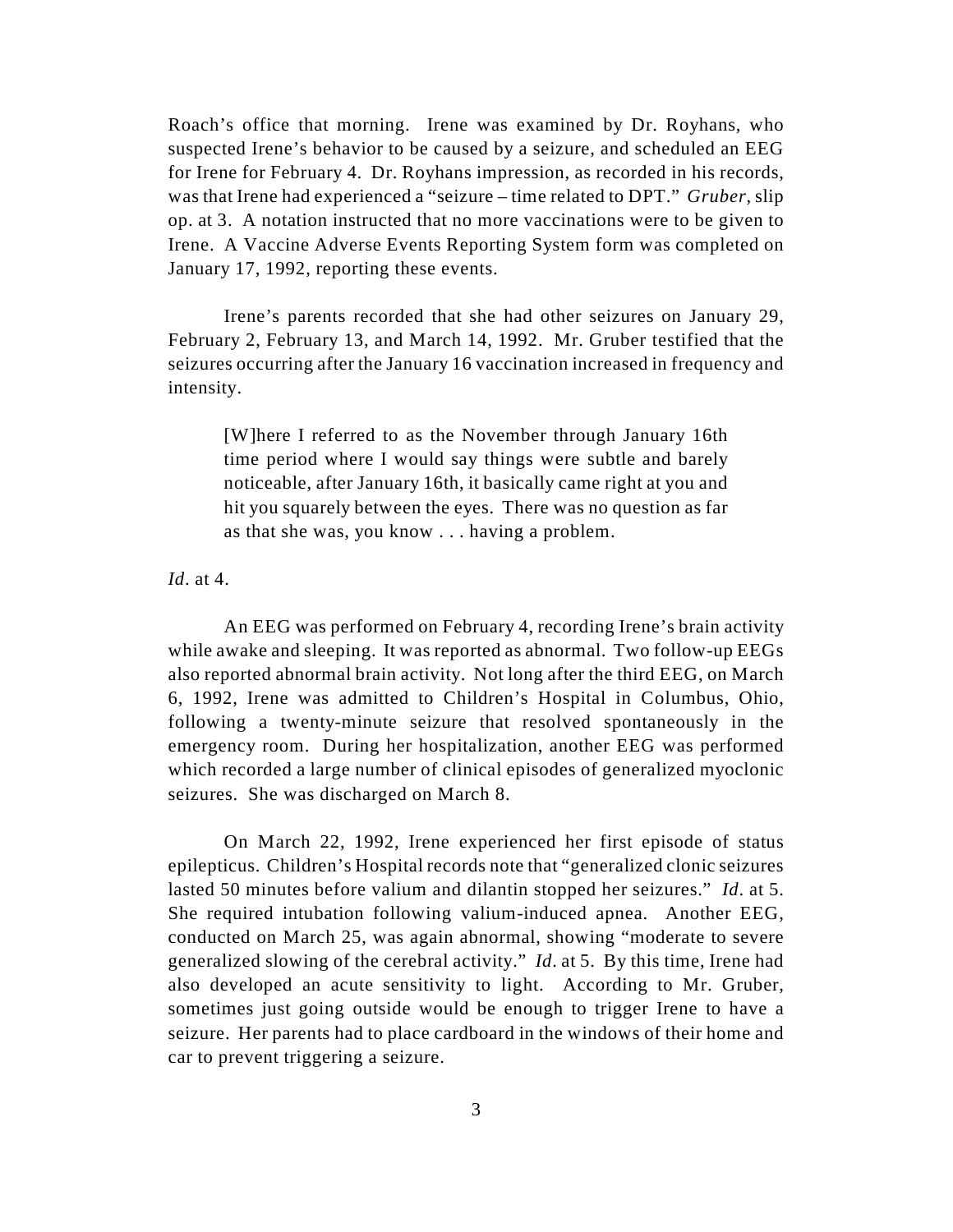Over the next few months, Irene's seizure activity continued in the form of multiple myoclonic seizures and generalized tonic-clonic seizures. On August 5, 1992, Dr. Roach's notes indicate Irene's parents noticed her experiencing a "different" type of seizure. She was described as having three to four minutes of continuous eye blinking followed by five minutes of eye deviation to the right, limpness, then 15 minutes of intermittent deviation. Afterward, Irene vomited and became pale.

Despite these seizures, on July 1, 1992 Irene was reported to be "growing normally, along the 75th percentile for height and weight and 50th percentile for head circumference." *Id*. at 5. On August 27, 1992 she was noted to have cognitive, social, and behavioral skills at an age-appropriate level. Her neurodevelopmental functioning was also thought to be ageappropriate. Her general fine/gross motor skills, however, were equivalent to those of a ten-month-old. Pediatrician notes dated September 21, 1992 report that Irene could pull to a stand and could cruise along furniture. By this time she also could say words like "Ma Ma" and "Da Da." An evaluation of October 22, 1992 reports that Irene sat alone at five to six months old and started to say words at 11 months.

Dr. Blaise Bourgeois, who conducted Irene's October 22 evaluation, made specific observations concerning her seizures. He noted that she was experiencing three different seizure types. (1) "generalized myoclonic seizures . . . [that] occur almost every few minutes"; (2) "generalized, predominantly clonic seizures, occasionally with a tonic phase . . . usually last[ing] less than one minute, but on occasions, have persisted for up to an hour"; and (3) "focal seizures." *Id*. Irene's seizures continued for the next few years, requiring medication and further hospitalization.

On March 11, 1996, Irene was admitted to Columbus Children's Hospital for a generalized tonic clonic seizure which progressed to status epilepticus. Irene developed liver failure and was transferred to Children's Hospital Medical Center in Cincinnati, Ohio, in preparation for Irene to receive a liver transplant. Irene's liver enzymes normalized, however, and the transplant was deemed unnecessary. Irene remained hospitalized for three months, and according to Mr. Gruber, all developmental gains Irene made were now lost, and she became severely mentally retarded. Irene is currently in a wheelchair, unable to stand or walk. She has no upper body control and is unable to speak. She cannot control her bowel functions and is totally dependent on her parents.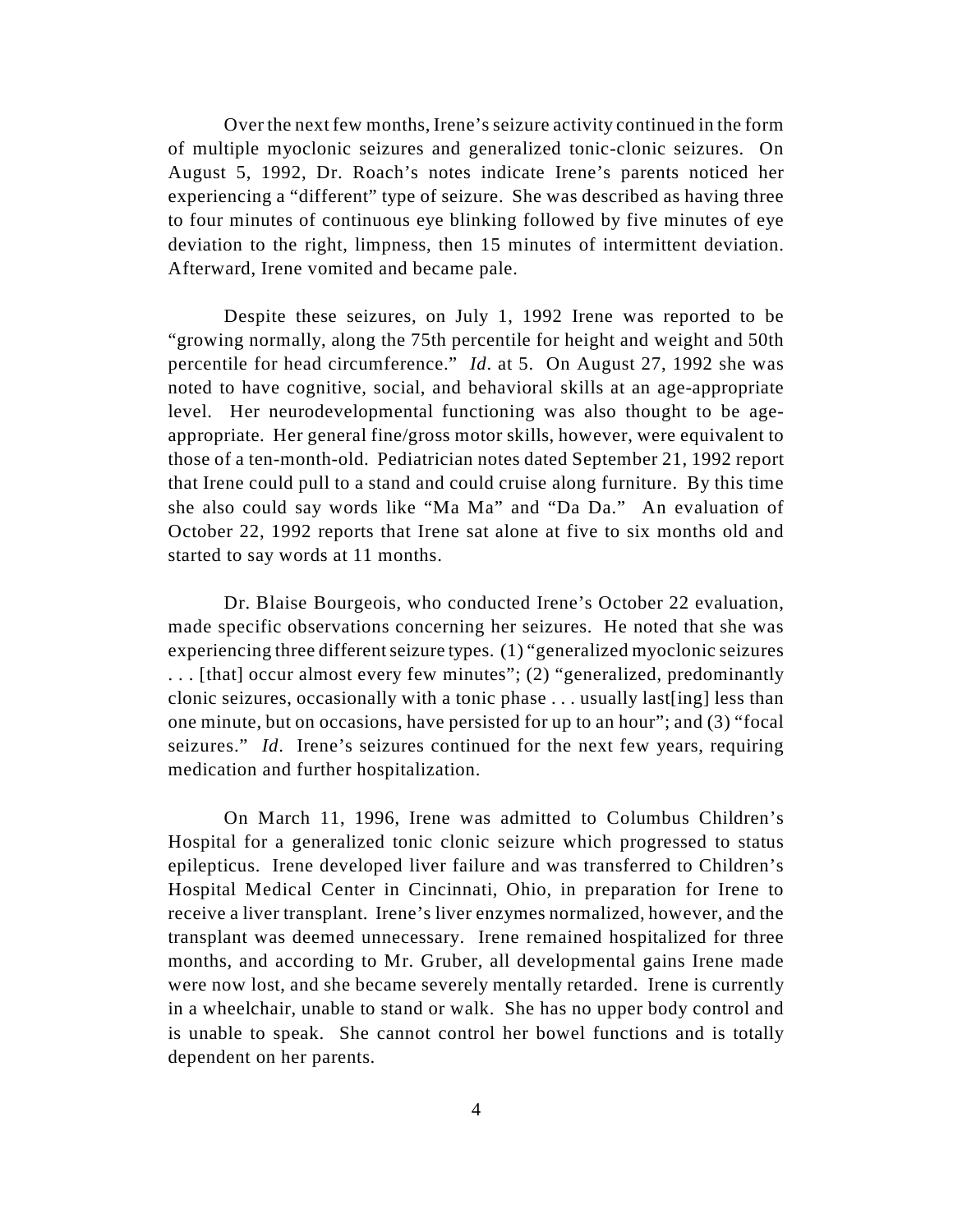At the December 11, 1997 evidentiary hearing, the Chief Special Master heard testimony from Dr. Tracy Glauser, who testified on behalf of petitioners, and Dr. Mary Anne Guggenheim, who testified for respondent. Dr. Glauser specializes in child neurology and was one of Irene's treating physicians after July of 1993. Dr. Glauser testified that Irene suffers from SME. SME is very rare. According to Dr. Glauser, in 1992 only 172 cases were reported, and the numbers have remained consistently small. Dr. Glauser stated that the prognosis for SME as consistently "catastrophic." SME patients are often normal initially but virtually all end up being severely retarded. The condition generally begins with the development of one type of seizure, with other types of seizures developing later. Typically, the seizures suffered by SME patients are resistant to any kind of treatment during the first few years and lead to numerous hospitalizations.

Dr. Glauser testified that the seizures suffered by Irene on November 20 and December 4, predating her third vaccination, were myoclonic seizures. The January 17th seizures, in contrast, while still myoclonic, were "much worse" in nature, because of the increase in frequency and severity. Dr. Glauser relied on videotape footage of Irene taken after her January 16 vaccination, which he believes shows Irene suffering from almost continual, brief seizures. According to Dr. Glauser, Irene suffered a "partial onset seizure" on January 17th and thereafter her condition became substantially worse from that time to the point that she could no longer function due to the almost continuous seizures.

Dr. Glauser testified that because there are so few SME cases, it is difficult to say with specificity what course or progression is characteristic. While the seizures do generally increase in frequency and severity, Dr. Glauser did not know within what time frame the deterioration occurs or whether the deterioration is quick, slow, or steady. However, Dr. Glauser noted that "I still think that the intensity and the frequency of the seizures that we saw in the video is more than I would have expected [for SME], having read the literature about it," and he attributes the markedly increased severity of Irene's condition to the January 16 vaccination. *Id*. at. 7. Based on a medical article suggesting a temporal relationship between vaccination and afebrile seizures, Dr. Glauser believed a DPT vaccination could aggravate SME. *See* Charlotte Dravet et al., *Severe Myoclonic Epilepsy in Infants*, *in* EPILEPTIC SYNDROMES IN INFANCY, CHILDHOOD AND ADOLESCENCE, 75, 77 (2d ed. 1992).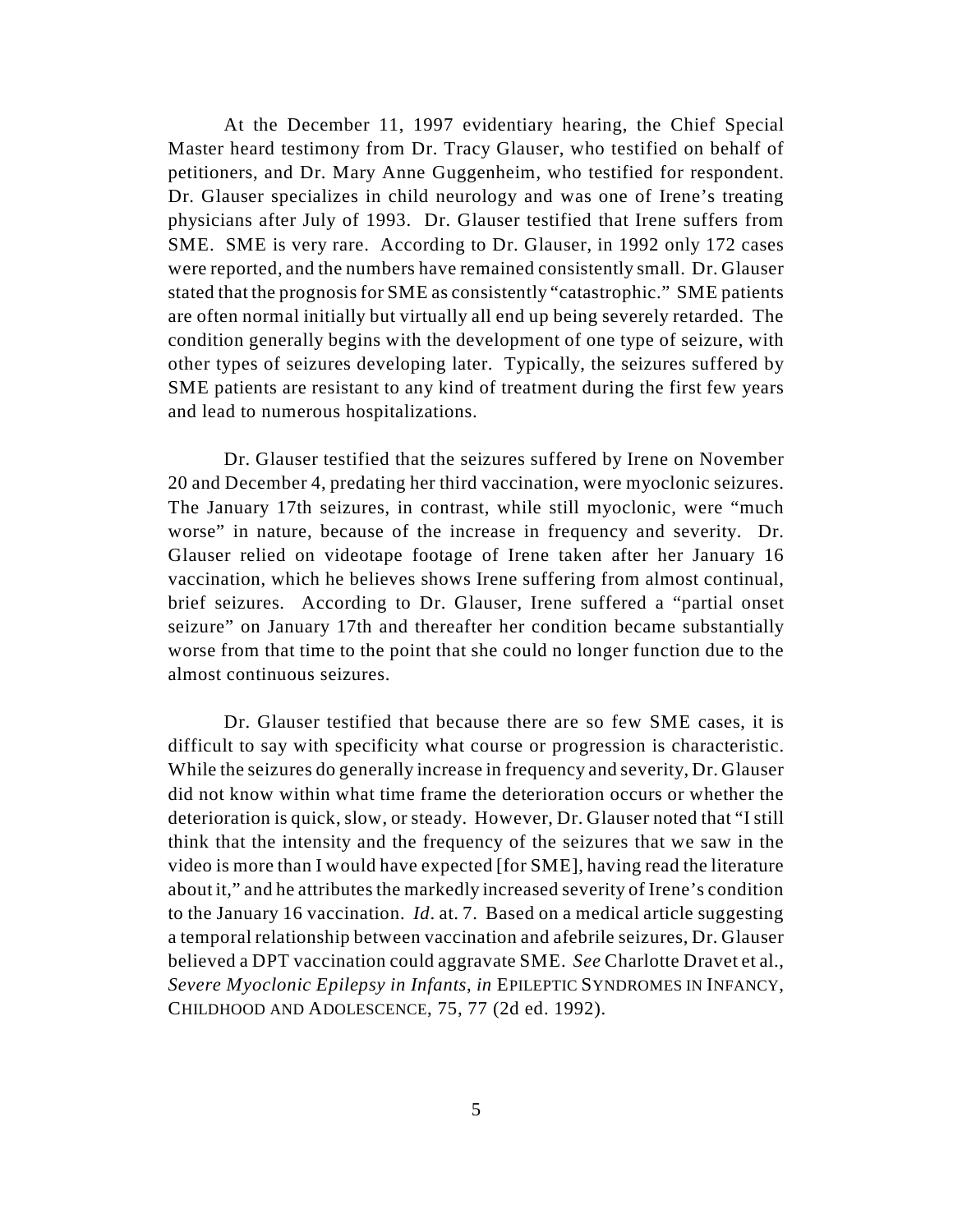Dr. Guggenheim testified for respondent. She also specializes in child neurology. It was her position that Irene's condition was not significantly aggravated by her third DPT vaccination, but rather that her course reflects a progression consistent with SME. Based on the videotapes, Dr. Guggenheim believes that the first symptoms of Irene's condition appeared in November, almost two months before her third DPT vaccination. By early January, but before her third DPT vaccination, Dr. Guggenheim noted that Irene had developed "funny mouth movements" and "a little bit of body jerk" in addition to her eye fluttering. Furthermore, in Dr. Guggenheim's opinion, the duration of Irene's seizures had already begun to increase by the middle of January from a half second to a couple of seconds. According to Dr. Guggenheim, the seizure Irene suffered soon after her third vaccination was simply the first episode of a second type of seizure, and because it is consistent with the nature of SME to have three to five different types of seizures, that episode cannot be considered a significant deterioration of Irene's condition. Irene's SME was simply becoming more obvious, and had not become aggravated.

The Chief Special Master accepted the experts' factual conclusion that Irene's myclonic seizures, which appeared in 1991, represented the onset of SME, a condition that could not have been diagnosed prior to Irene's third DPT vaccination. The Chief Special Master also accepted the experts' conclusion that the prognosis for SME is very bad and that the clinical outcome is always poor. The Chief Special Master also found that there was no dispute that Irene's current poor condition was caused by her SME. Dr. Glauser, indeed, had testified that Irene's medical course did not deviate from the expected course of SME. The Chief Special Master made this one of his findings. It is Dr. Glauser's position, however, that Irene suffered an "abnormal reaction" to her January 16, 1992 DPT vaccination that resulted in a distinct and significant worsening of her seizures. The Chief Special Master agreed, concluding as a matter of law that Irene's condition was significantly aggravated by her January 16, 1992 vaccine.

#### DISCUSSION

This case presents the question of whether, having found that the vaccine did not affect Irene's preexisting condition as a matter of medical fact,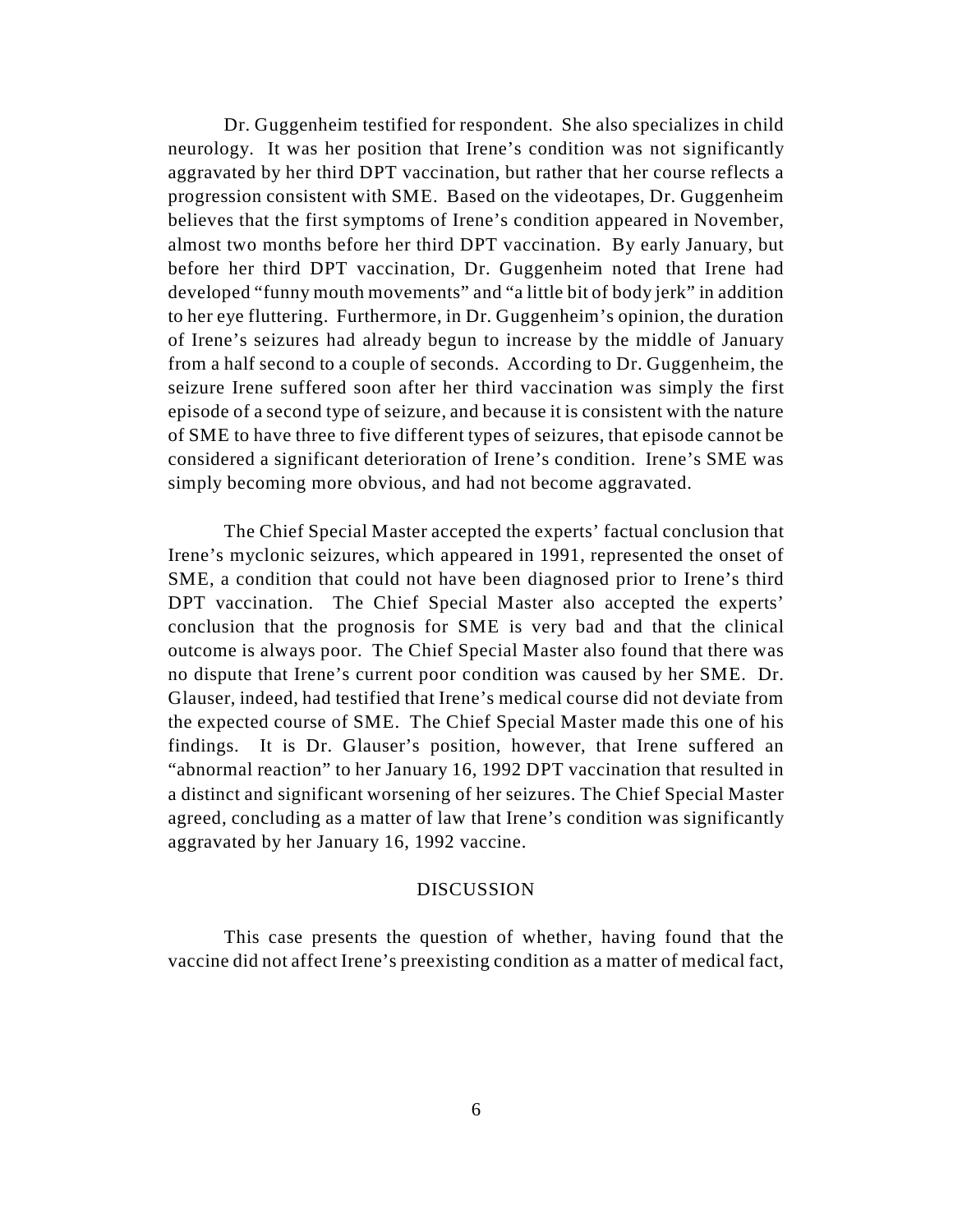the Chief Special Master erred in concluding that Irene's condition was nevertheless significantly aggravated by the vaccine as a matter of law.<sup>2/</sup>

Under the Vaccine Act, if a petitioner proves by a preponderance of the evidence that she suffered the onset or significant aggravation of an injury, disability, illness, or condition contained in the Vaccine Injury Table, 42 U.S.C. § 300aa-14(a) ("Table"), and the first symptom or manifestation of onset or significant aggravation occurred during the Table period after vaccination, petitioner is entitled to a presumption that the vaccination caused the onset or significant aggravation. *Id*. § 300aa-13(a). Once a petitioner gains such a presumption she may seek compensation not only for that injury or aggravation, but also for any acute complication or sequela of the illness, disability, injury, or condition to the extent it is shown that they result from the aggravation. *Id*. at § 300aa-14(a)(I)(E).

If petitioner is entitled to the presumption, her claim may nevertheless still fail if respondent makes an affirmative showing by a preponderance of the evidence that the illness, disability, injury, or condition described in the petition is due to factors unrelated to the administration of the vaccine. *Id*. §  $300$ aa-13(a)(1)(B). However, a "factor unrelated" does not include "any idiopathic, unexplained, unknown, hypothetical, or undocumentable cause,

 $2^{2}$  Petitioners' claim was initially characterized as one of initial onset, but as petitioners' counsel explained at oral argument, as videotape evidence became available both experts came to agree that Irene was experiencing seizure activity prior to her third DPT vaccination, and petitioners' claim was recharacterized as one of significant aggravation. *See* Tr. at 68-69.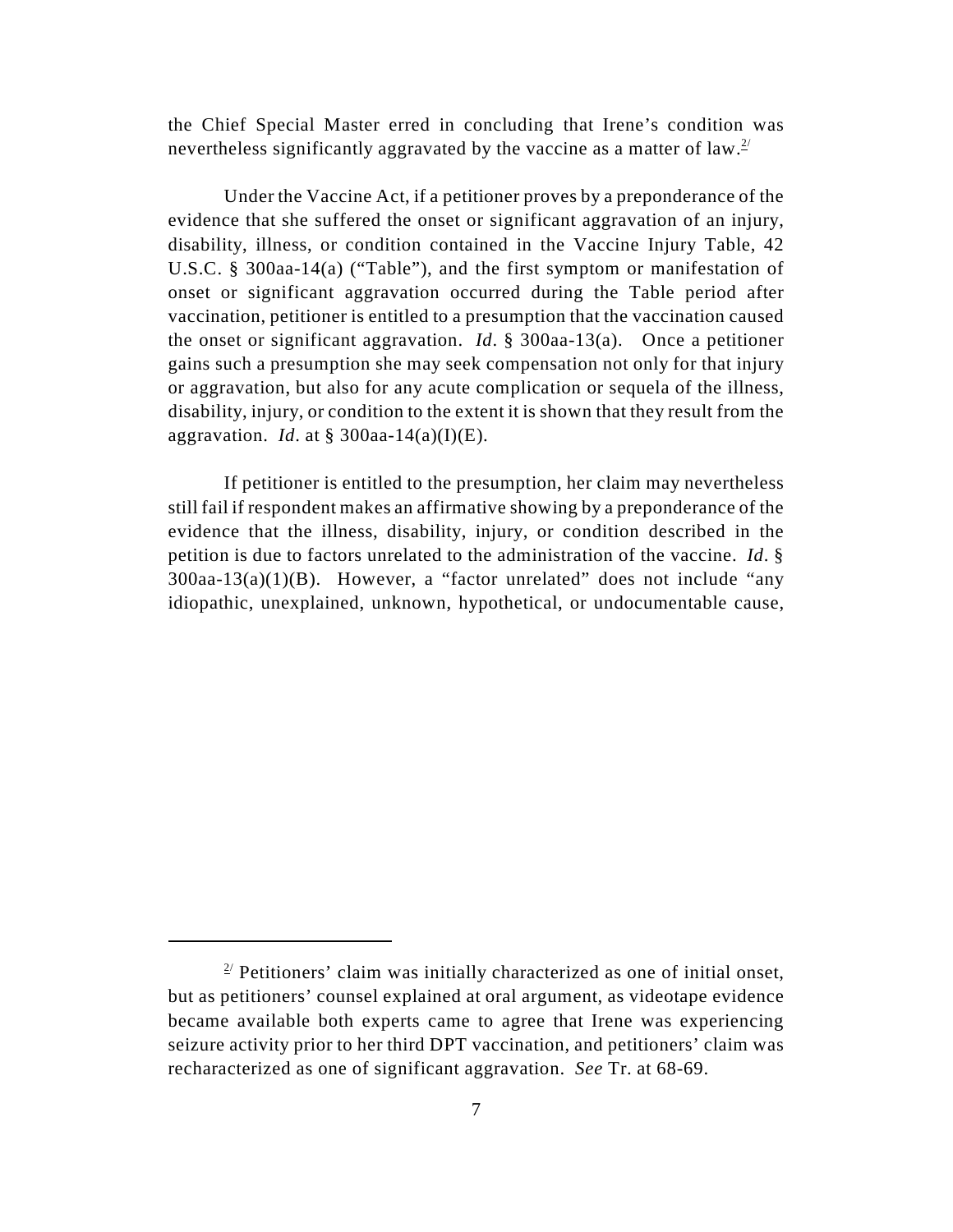factor, injury, illness, or condition . . . ." *Id.* § 300aa-13(a)(2)(A).<sup>3/</sup> It is undisputed in this case that SME is an idiopathic condition. $4/$ 

The Vaccine Act provides that the term "significant aggravation" means "any change for the worse in a preexisting condition which results in markedly greater disability, pain, or illness accompanied by substantial deterioration of health." *Id*. § 33(4). Noting that the term "significant aggravation" had been the subject of numerous cases, the Chief Special Master looked to the Federal Circuit's most recent explanation in *Whitecotton v. Secretary of HHS*, 81 F.3d 1099 (Fed. Cir. 1996) ("*Whitecotton III* "), for guidance. *Whitecotton III* sets out the following test for application in a case of significant aggravation:

(1) assess the person's condition prior to administration of the vaccine, (2) assess the person's current condition, and (3) determine if the person's current condition constitutes a "significant aggravation" of the person's condition prior to vaccination within the meaning of the statute. If the special master concludes that the person has suffered a significant aggravation, the special master must then . . . (4) determine whether the first symptom or manifestation of the significant aggravation occurred within the time period prescribed by the Table.

 $\frac{3}{2}$  Other prerequisites to compensation include: (1) that the injured party suffered the residual effects of a vaccine-related injury for more than six months after the administration of the vaccine, 42 U.S.C.  $\S 11(c)(1)(D)(I); (2)$ that petitioner incurred in excess of \$1,000 in unreimbursable vaccine-related expenses, *id*. §  $11(c)(1)(D)(I)(i)$ ; (3) that the vaccine was administered in the United States, *id*. §  $11(c)(1)(B)(i)(I)$ ; (4) that petitioner did not previously collect a judgment or settlement in a prior civil action for damages for the vaccine-related injury, *id*. §  $11(c)(1)(E)$ ; and (5) that the action be brought by the injured person's legal representative. *Id*.  $\S 11(b)(1)(A)$ .

 $4$ <sup>'</sup> Respondent merely concedes that under the current state of the law SME constitutes an idiopathic condition which cannot qualify as a "factor unrelated." Respondent wishes to preserve its right on appeal to argue the interpretation of section 300aa-13. *See Koston v. Sec'y of Dep't of Health & Human Serv*., 974 F.2d 157, 161 (Fed. Cir. 1992) (concluding that "Rhett's Syndrome" cannot qualify as a factor unrelated because it is "an illness of unknown origin").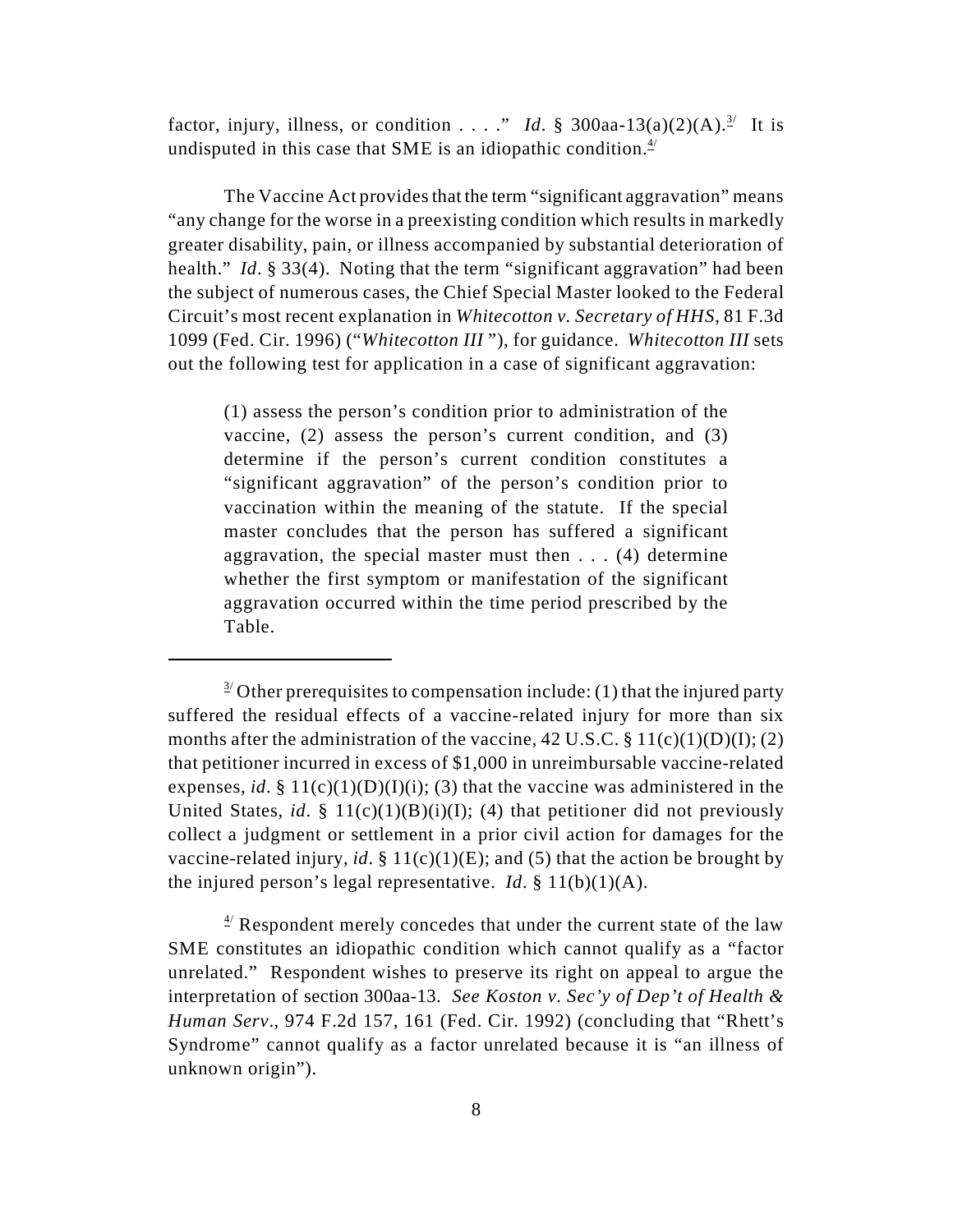#### *Whitecotton III*, 81 F.3d at 1107.

#### *The Chief Special Master's Analysis*

Relying on this test, the Chief Special Master noted first that there was no dispute that prior to her vaccination, Irene suffered myoclonic seizures. "Residual seizure disorder" is listed as a Table injury. The Chief Special Master then observed that Irene's current condition was "very poor." In applying the third step of the *Whitecotton III* test, the Chief Special Master concluded that he was simply to compare Irene's pre- and post-vaccination conditions. The Chief Special Master determined that Irene's current condition was indeed "strikingly worse" than her pre-vaccination condition. The Chief Special Master decided, therefore, that Irene's current condition constituted a significant aggravation of her preexisting seizure condition without taking into consideration any evidence concerning the nature of Irene's SME.

The last step the Chief Special Master took was to determine whether the first symptom or manifestation of the significant aggravation occurred within the Table time period—within 72 hours of Irene's final DPT vaccination. Because there was no dispute that on the morning of January 17, 1992 Irene suffered the first episode of a new type of seizure, the Chief Special Master concluded that the fourth element of the test was also met, and that petitioners had therefore made a prima facie showing under the Vaccine Act and were entitled to a presumption of causation.

In so holding, the Chief Special Master rejected respondent's argument that for a disease like SME, "the special master must carefully consider whether a new development is a sign of onset of a 'significant aggravation' of the condition, or, rather, simply one more manifestation of the inexorable downward course of the condition." *Gruber*, slip op. at 12-13. Respondent's approach would have required the Chief Special Master to consider reliable scientific evidence regarding the nature and expected course of the underlying disease in applying the fourth element of the *Whitecotton III* test. The Chief Special Master conceded the medical logic of defendant's argument but rejected it:

Intuitively, it does seem reasonable that, in determining whether a significant aggravation has occurred, one would have to consider whether the preexisting condition may not have been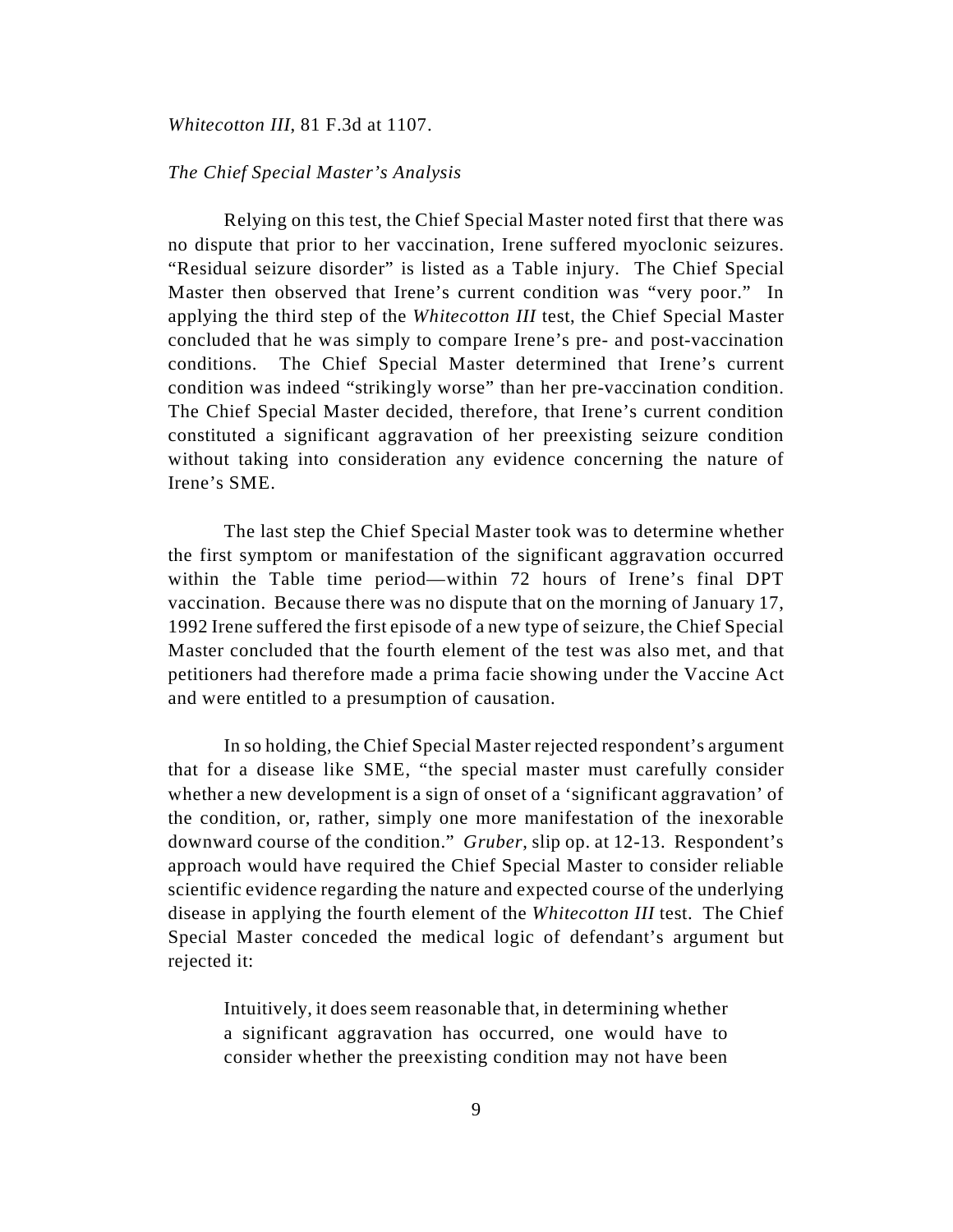aggravated by DPT, but, rather, progressed in a predictable manner. . . . However, *Whitecotton* relieves petitioners of the burden, essentially, of demonstrating that the preexisting condition was aggravated and requires a far simpler showing.

*Id*. at 13. The Chief Special Master's conclusion was based on his understanding of the current state of the law as articulated by *Whitecotton III*: "[W]hen the court is considering whether there has been a vaccine-related Table significant aggravation of a preexisting condition, the court may *not* take into any facet of the nature of the disease process of the underlying condition. Only consideration of the *symptoms* suffered before and after vaccination is permitted." *Id*. at 13-14.

The Chief Special Master noted that the government normally still has the opportunity to rebut a petitioner's prima facie showing if it can show, by a preponderance of the evidence, that a "factor unrelated" to the administration of the vaccination, including the preexisting condition, was the cause of the vaccine's post-vaccination significant aggravation. That defense was not available to the respondent here, however, because Irene's condition, SME, was idiopathic and therefore not a "factor unrelated."

Respondent also argued before the Chief Special Master that petitioners had not shown that Irene suffered the "residual effects or complications" of a Table significant aggravation for more than six months after vaccination as required by section  $11(c)(1)(D)(I)$ , and that petitioners failed to demonstrate that Irene's current condition is a sequela or acute complication of a vaccine injury under the Table at section 14. The Chief Special Master rejected these arguments, finding them both attempts to relitigate the causation argument already raised and rejected in the context of the four-part *Whitecotton III* test:

The inquiry by which a Table significant aggravation determination is made essentially invalidates respondent's concerns because the analysis *includes* a consideration of Irene's current condition. The finding that Irene suffered a significant aggravation does not mean that Irene's injury is limited to an event that occurred just within the Table time period following vaccination. It is only the *first manifestation or onset* of the Table injury that had to have occurred withing Table time. . . . If the onset is found to have occurred within Table time, then it follows ineluctably that the current condition is related to or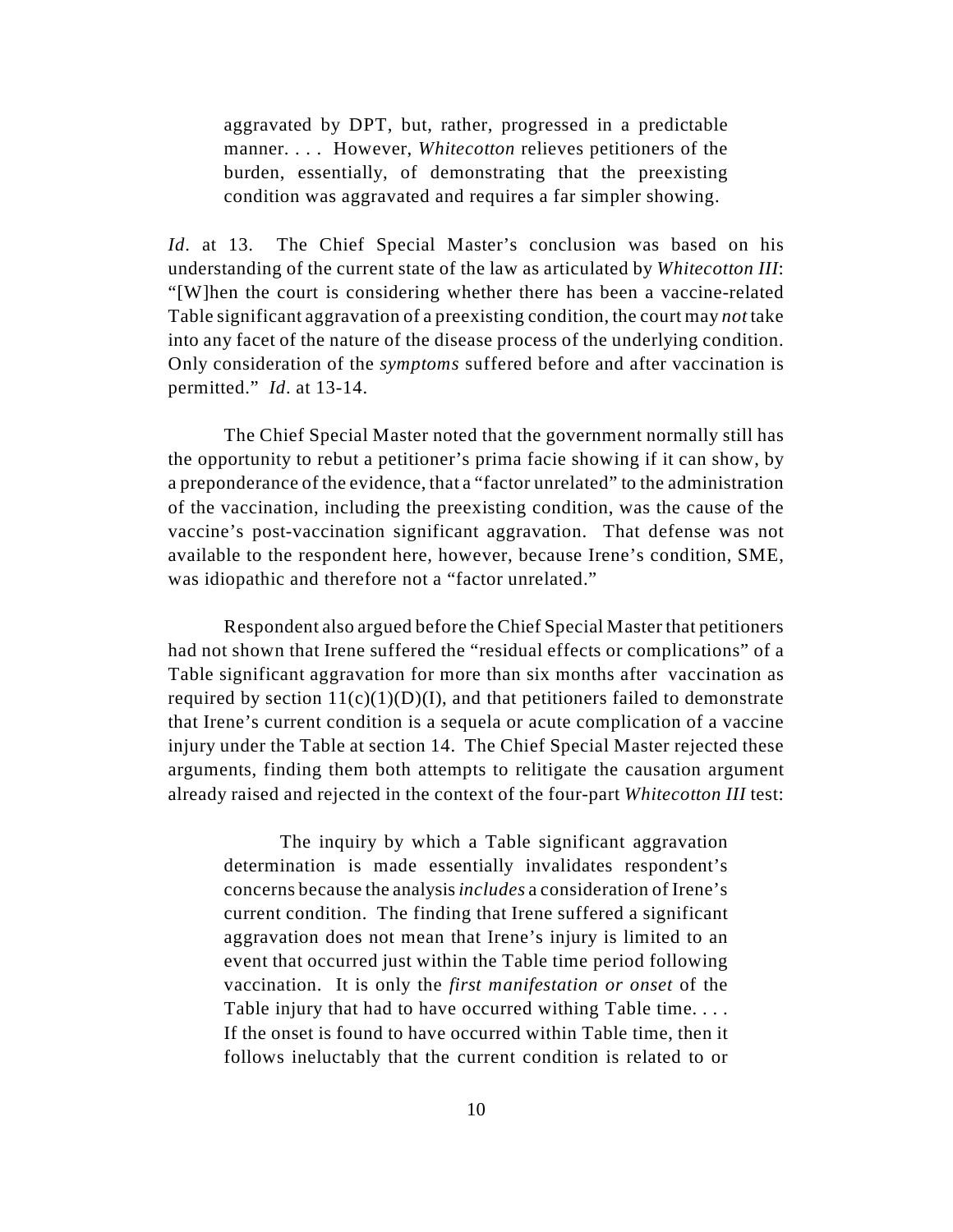resulted from the event that occurred within the Table time frame.

*Gruber*, slip op. at 20. Furthermore,

Sequelae, by definition, arise from the vaccine injury and comprise, or are part of, the current condition. Given these findings, it would be fictitious to consider that the significant aggravation and sequela inquiries are distinguishable and separable; the *Whitecotton* test has in effect merged the inquiries. Thus, petitioners automatically fulfill the sequela requirement by successfully demonstrating a Table significant aggravation of Irene's condition. In addition, because over six years have passed since the onset of Irene's injury, petitioners fulfill the six-month statutory requirement as well.

*Id*. The net result of the Chief Special Master's reading of *Whitecotton III*, therefore, leads, as he concedes, to the counter-intuitive result that a significant aggravation claim can be made out even where expert witnesses agree that a petitioner's post-vaccination condition is entirely consistent with her condition prior to vaccination.

#### *Respondent's Argument*

Respondent argues that, having found that there is no dispute that Irene's current condition was caused by her SME, the Chief Special Master erred in concluding as a matter of law that her condition was significantly aggravated by the vaccine. Respondent acknowledges the applicability of the four-part *Whitecotton III* test, but believes it was misapplied here. In respondent's view, the third step of the *Whitecotton III* test—whether the person's current condition constitutes a "significant aggravation" of the condition prior to vaccination—must be read in harmony with the statutory definition of "significant aggravation." The statutory definition of "significant aggravation" means "any change for the worse in a preexisting condition which results in markedly greater disability, pain, or illness accompanied by substantial deterioration of health." 42 U.S.C. § 300aa-33(4). Respondent emphasizes the words "which results in" and argues that this definition necessarily adds an element of causation to a petitioner's prima facie showing. At oral argument, respondent explained that it is the government's position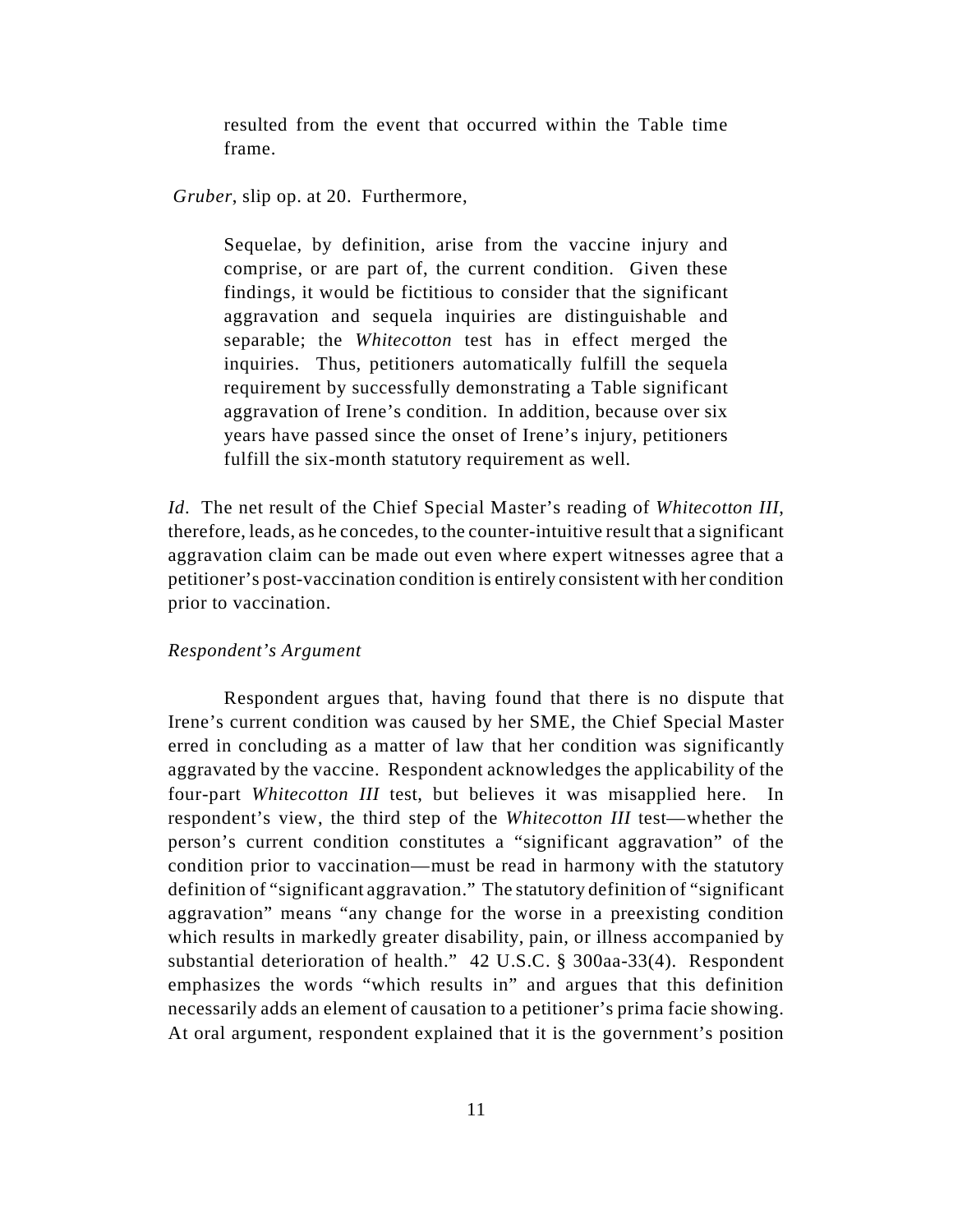that it should be able to introduce evidence of a preexisting condition during the determination of whether there was an aggravation.

#### *Applying* Whitecotton III

*Whitecotton III* represents the latest in a series of efforts by this court, the Federal Circuit, and the Supreme Court to articulate a method for applying the statutory standards for recovery for "significant aggravation" of a Table injury. *Whitecotton III* specifically rejected the test set out by this court in *Misasi v. Secretary of the Department of Health & Human Services*, 23 Cl. Ct. 322 (1991). The *Misasi* test required the special master to apply the four following steps in assessing whether there had been a significant aggravation of a pre-existing condition: (1) assess the individual's condition prior to administration of the vaccine, *i.e.*, evaluate the nature and extent of the individual's pre-existing condition, (2) assess the individual's current condition after the administration of the vaccine, (3) predict the individual's condition had the vaccine not been administered, and (4) compare the individual's current condition with the predicted condition had the vaccine not been administered. *Id*. at 324. Furthermore, a determination that a change in condition constituted a "significant aggravation" had to be based on a thorough review and analysis of the injured person's condition before and after the vaccination in question, including consideration of what changes could reasonably have been expected in the course of the condition in the absence of any aggravation. *Id*. at n.1. The court in *Misasi* placed the burden on petitioner to affirmatively establish that the injured person's pre-vaccination condition was not the explanation for his or her current injured or aggravated condition. In *Misasi*, the petitioner's claim was rejected based on respondent's expert testimony that petitioner's condition was the expected result of her pre-vaccine condition and not the vaccine itself. *Id*. at 325.

The *Misasi* approach was rejected in *Whitecotton III*. Yet to fully understand *Whitecotton III*, it is necessary to review the Federal Circuit's opinion in *Whitecotton v. Secretary of the Department of Health & Human Services*, 17 F.3d 374 (Fed. Cir. 1994) ("*Whitecotton I*"), and the Supreme Court's decision remanding *Whitecotton I* to the Federal Circuit. *Whitecotton* involved a petition filed on behalf of Maggie Whitecotton, who was born microcephalic and who later developed encephalopathy after her third DPT vaccination. The special master denied compensation, finding that Maggie was born with a brain disorder that was responsible for her encephalopathy and current disabilities. *See Whitecotton I*, 17 F.3d at 375. Even though Maggie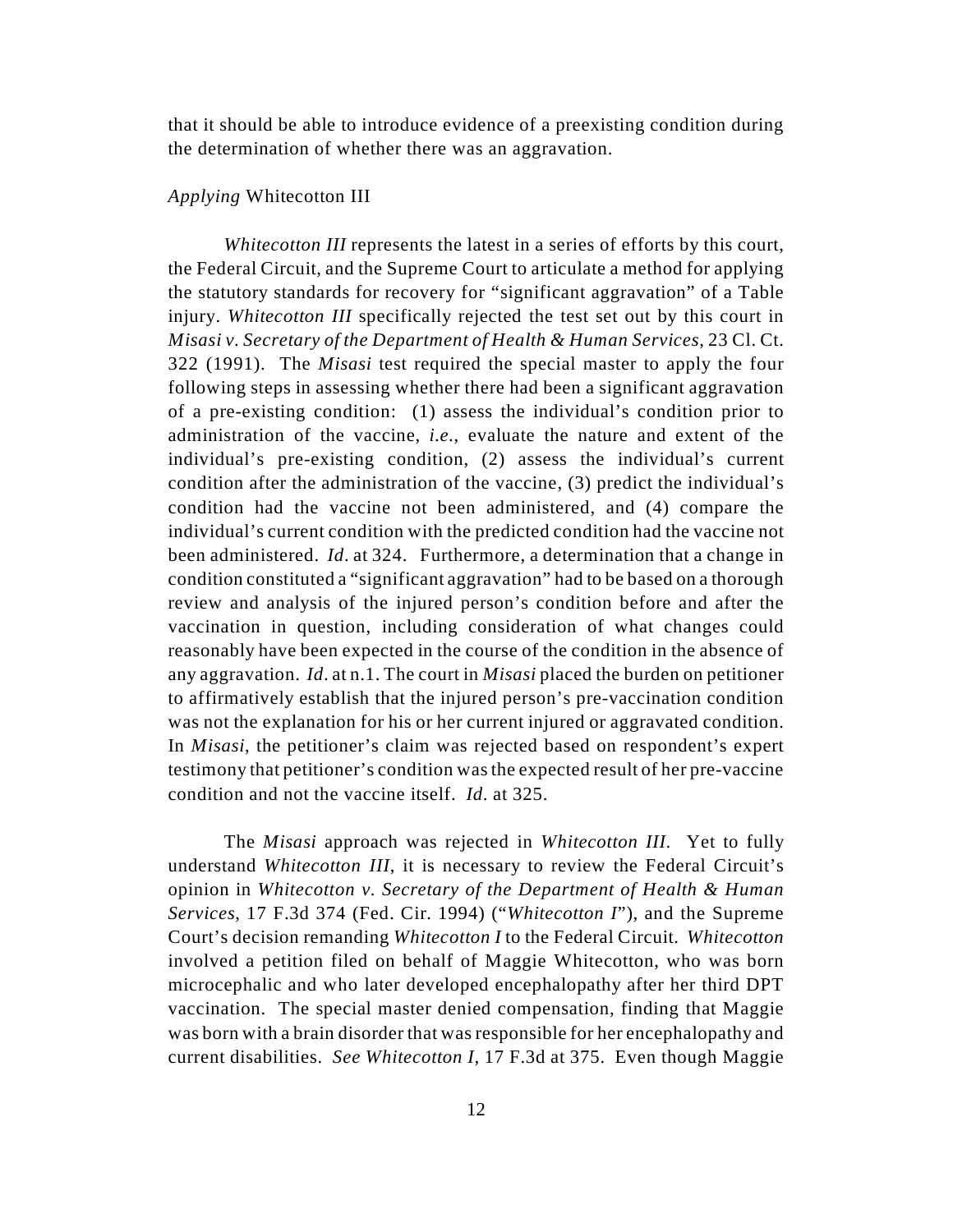experienced seizures within three days of her third DPT vaccination, the special master rejected both the petitioner's initial onset and significant aggravation claims, finding that Maggie's microcephaly was evidence that her encephalopathy existing before the vaccination, precluding either claim. "There is nothing to distinguish this case from what would reasonably have been expected considering [petitioner's] microcephaly." App. to Pet. For Cert. at 41a-43a. The Federal Circuit reversed the special master's decision, concluding that the government may not defeat a petitioner's proven Table injury in an initial onset claim with a showing of a pre-existing brain disorder evidenced by microcephaly, an ideopathic factor unrelated to the vaccine. *Id*.

The Supreme Court reversed:

The Court of Appeals declared that nowhere does the Act "expressly state" that a claimant relying on the table to establish a prima facie case for compensation must show "that the child sustained no injury prior to administration of the vaccine," that is, that the first symptom of the injury occurred after vaccination. This statement simply does not square with the plain language of the statute. In laying out the elements of a prima facie case, the Act provides that a claimant relying on the table (and not alleging significant aggravation) must show that "the first symptom or manifestation of the onset . . . of [her table illness] . . . occurred within the time period after vaccine administration set forth in the Vaccine Injury Table." §  $300$ aa-11(c)(1)(C)(i). If a symptom or manifestation of a table injury has occurred before a claimant's vaccination, a symptom or manifestation after the vaccination cannot be the first, or signal the injury's onset. There cannot be two first symptoms or onsets of the same injury. Thus, a demonstration that the claimant experienced symptoms of an injury during the table period, while necessary, is insufficient to make out a prima facie case. *The claimant must also show that no evidence of the injury appeared before the vaccination*.

*Shalala v. Whitecotton*, 514 U.S. 268, 273-74 (1995) ("*Whitecotton II*") (emphasis supplied). Therefore, for a petitioner to establish a prima facie case in an initial onset claim, he or she must demonstrate that the first injury actually occurred during the Table period, rather than at some time prior to vaccination. Evidence of an earlier onset was fatal in *Whitecotton II* to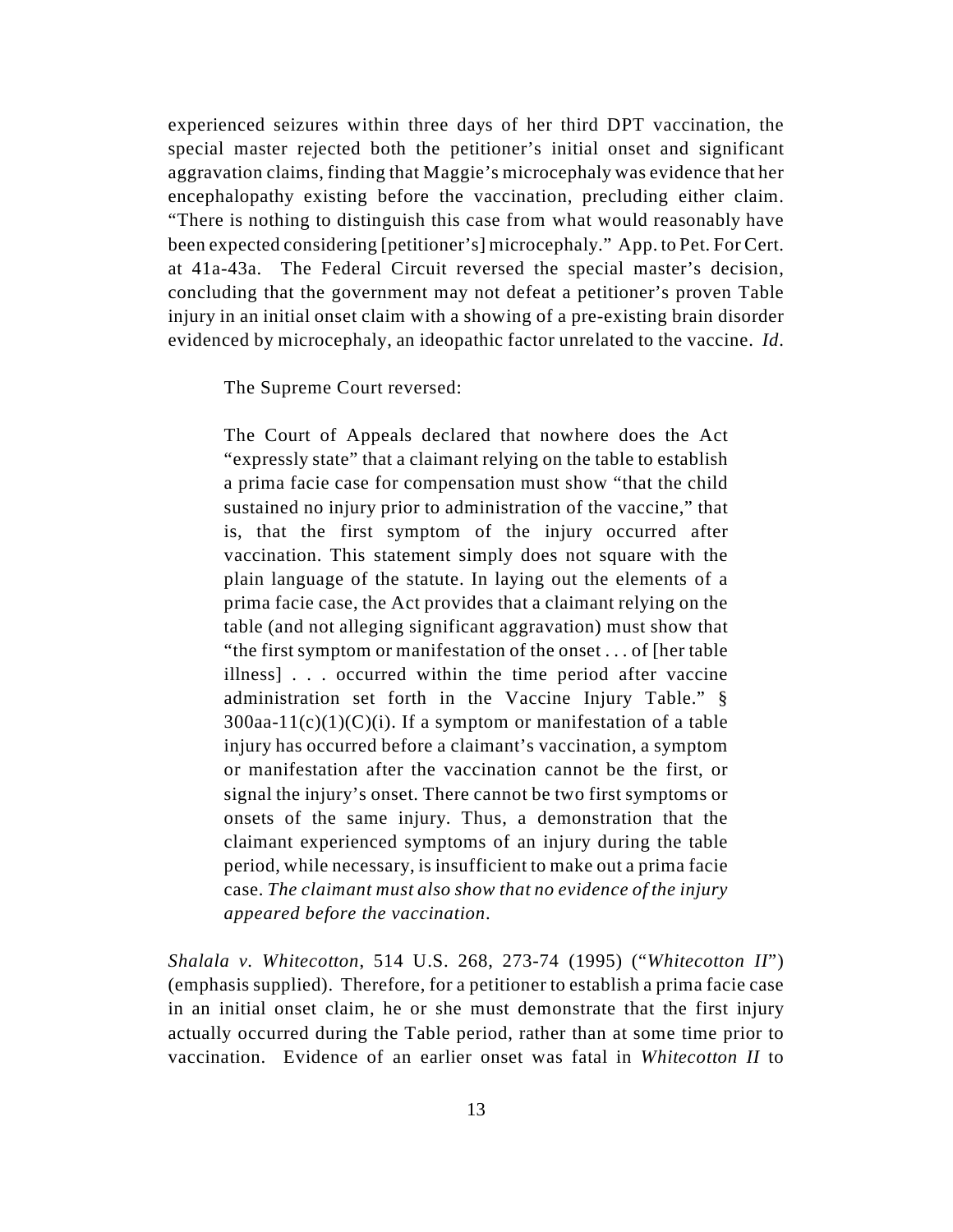petitioner's prima facie case in an initial onset claim. It is important to note that this inquiry occurs before a prima facie case is made out—*i.e.*, before a "factor unrelated" defense would be triggered.

In reaching its conclusion, the majority made no mention of the petitioner's significant aggravation claim and gave no indication of whether any similar burden rested on the petitioner's shoulders in establishing a prima facie case in a significant aggravation claim. Justice O'Connor, in her concurring opinion, however, made it clear that the same analysis applied in either an initial onset or a significant aggravation claim:

To establish a table case, the statute requires that a claimant prove by a preponderance of the evidence either (1) that she suffered the first symptom or manifestation of the onset of a table condition within the period specified in the table or (2) that she suffered the first symptom or manifestation of a significant aggravation of a pre-existing condition within the same period. . . . [P]roof that the claimant suffered *a* symptom within the period is necessary but not sufficient to satisfy either burden; the word "first" is significant and requires that the claimant demonstrate that the postvaccination symptom, whether of onset or of significant aggravation, was in fact the very first such manifestation.

Id. at 277 (O'Connor, J. concurring). Thus, the first symptom or manifestation of an initial onset or of a significant aggravation must be the first such symptom *in fact*. It would seem that Justice O'Connor believes that a petitioner in either an initial onset or significant aggravation claim thus has the affirmative burden of showing that the first symptom or manifestation of either an initial onset or significant aggravation of a Table injury occurred within the Table period specified before the presumption is triggered. In our view, there is nothing in the majority opinion in *Whitecotton II* that is in tension with her views.

On remand, the Federal Circuit reevaluated Maggie's only remaining claim, namely, significant aggravation, and determined that the special master erred in denying it. In doing so the court rejected the *Misasi* framework for establishing whether a significant aggravation had occurred: "[T]he Misasi test improperly required a petitioner to prove, as part of her prima facie case, that petitioner's significant aggravation was not caused by a pre-existing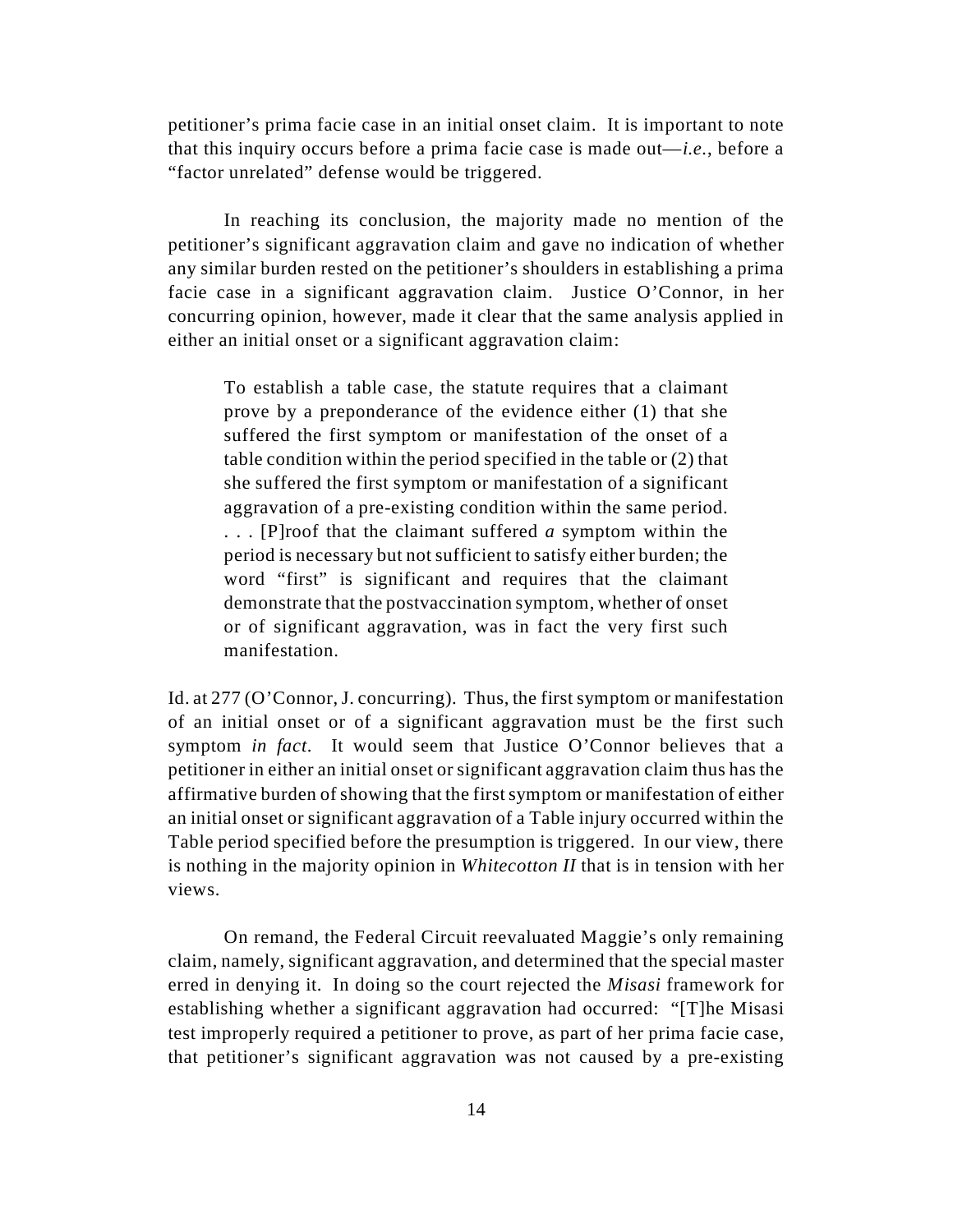injury. We therefore decline to adopt and follow the original *Misasi* test in evaluating whether a petitioner has made out a prima facie case for recovery under the Act." *Whitecotton III*, 81 F.3d at 1106. The Federal Circuit offered in its place the new test described above, the one followed in this case by the Chief Special Master.

While similar to the *Misasi* test in certain respects, the court noted the primary difference:

Instead of asking whether the person's symptoms would have occurred absent the vaccine, our test hoves close to the statutory mandate, and relieves a petitioner of the burden of proving causation if she can show that the first symptom or manifestation of the significant aggravation of her condition occurred within the table time period provided in the statute.

*Id*. at 1107. The *Misasi* court erred, in short, in putting the burden on a petitioner to predict the natural course of the petitioner's pre-vaccination condition, as well as her current condition had the vaccination not been administered, and then to affirmatively prove that the her current postvaccination condition was not caused by her pre-vaccination condition.

In the *Whitecotton III* opinion, the Federal Circuit was unable to determine from the special master's findings whether or not the petitioner suffered the first symptom or manifestation of her subsequent significant aggravation within the Table time period and thus remanded. Significantly, the Federal Circuit noted that in making this and any other relevant determinations:

[T]he permissible scope of the special master's inquiry is virtually unlimited. Congress desired the special masters to have very wide discretion with respect to the evidence they would consider and the weight to be assigned that evidence. . . . Thus, the special master is free to consider evidence from outside the table time period in determining whether an individual suffered the first symptom or manifestation of a significant aggravation of an injury within the table time period.

*Id*. at 1108 (citing 42 U.S.C. § 300aa-13(b)).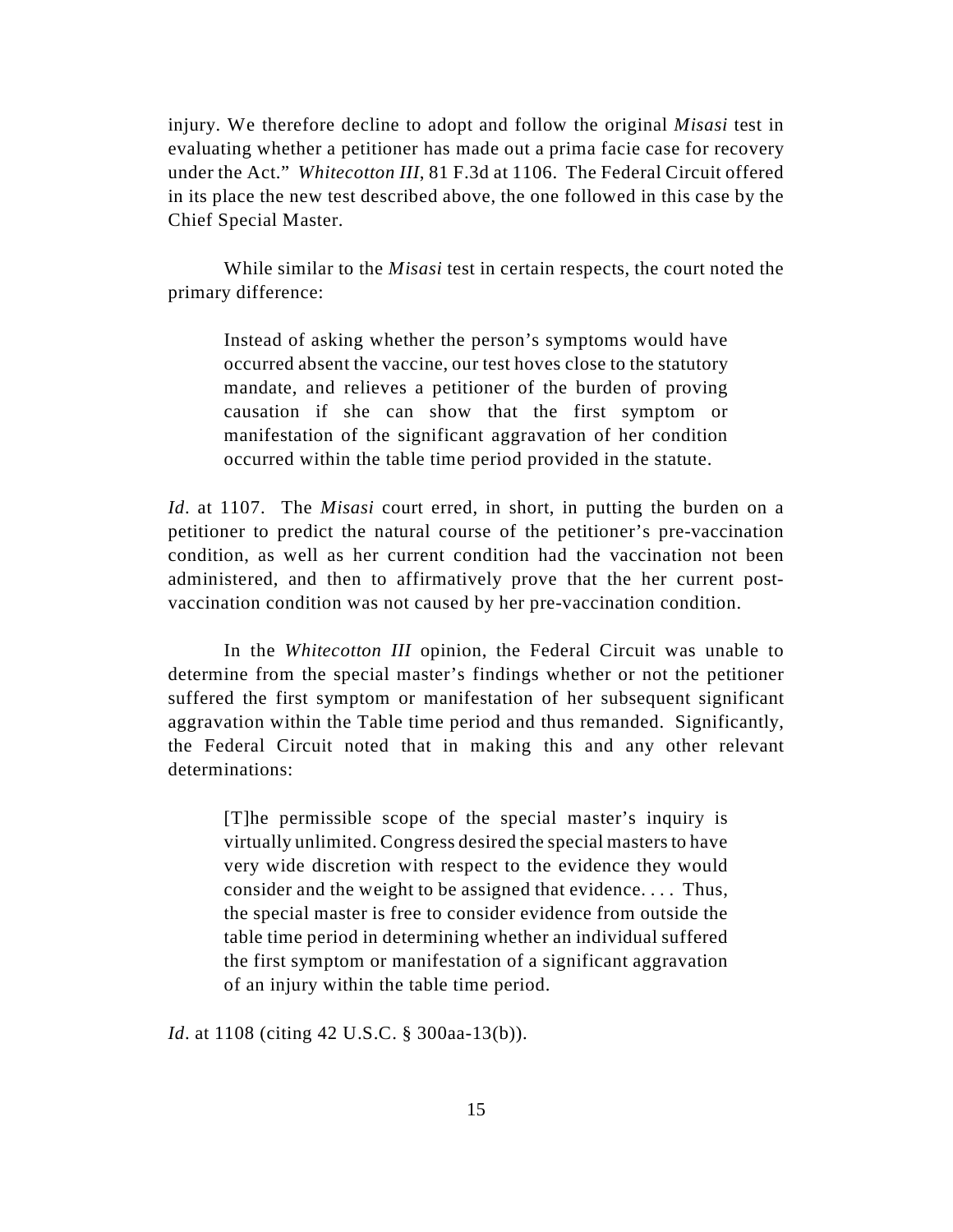Reading *Whitecotton III* in light of *Whitecotton II*, we believe respondent has the better argument here. Whether the claim is one of initial onset or significant aggravation, the *first* symptom or manifestation has to occur during the Table time period. To put the question in the context of this case, the focus has to be on whether the seizures Irene experienced within three days of the January 16 vaccination were the first symptoms or manifestations of an aggravation of her seizure disorder, as compared to a repetition of symptoms manifested prior to the vaccination. This is a fact that the petitioner must establish by a preponderance of the evidence. In making this determination, as the Federal Circuit has made clear, the special master may consider evidence from outside the Table time period. In our view, this necessarily includes evidence concerning the preexisting condition. To be clear, petitioners do not have the burden of proving that SME did not cause the symptoms experienced during the Table period. Nevertheless, the Chief Special Master may consider, in deciding whether this fourth step is satisfied, evidence sponsored by defendant tending to prove that whatever occurred during the three day window was not the first symptom or manifestation of a significant aggravation of Irene's seizure disorder.

This approach differs from the *Misasi* test in that *Misasi* required a comparison of the petitioner's current condition with the predicted condition had the vaccine not been administered. We make no such requirement here. At step three in the *Whitecotton III* inquiries, the special master need not make any prediction concerning what the natural course of a petitioner's preexisting condition would have been absent the vaccine. Once a Table injury has been identified, a determination of whether a significant aggravation of that injury has occurred properly involves a simple comparison of the petitioner's postvaccination condition with her pre-vaccination condition. To be more precise, during the third step of the *Whitecotton III* test, the special master is simply looking for a "change for the worse" in the identified Table injury, accompanied by substantial deterioration of health for more than six months following vaccination.

In this case, petitioners alleges a significant aggravation of Irene's residual seizure disorder. The Chief Special Master correctly noted that there was no dispute that Irene suffered seizures before her January 16 vaccination. It is also clear from the record that Irene's seizure disorder worsened following her January 16 vaccination, and that her health continued to deteriorate. The frequency and intensity of Irene's seizures continued to get worse leading up to her hospitalization on March 11, 1996 when Irene's tonic clonic seizure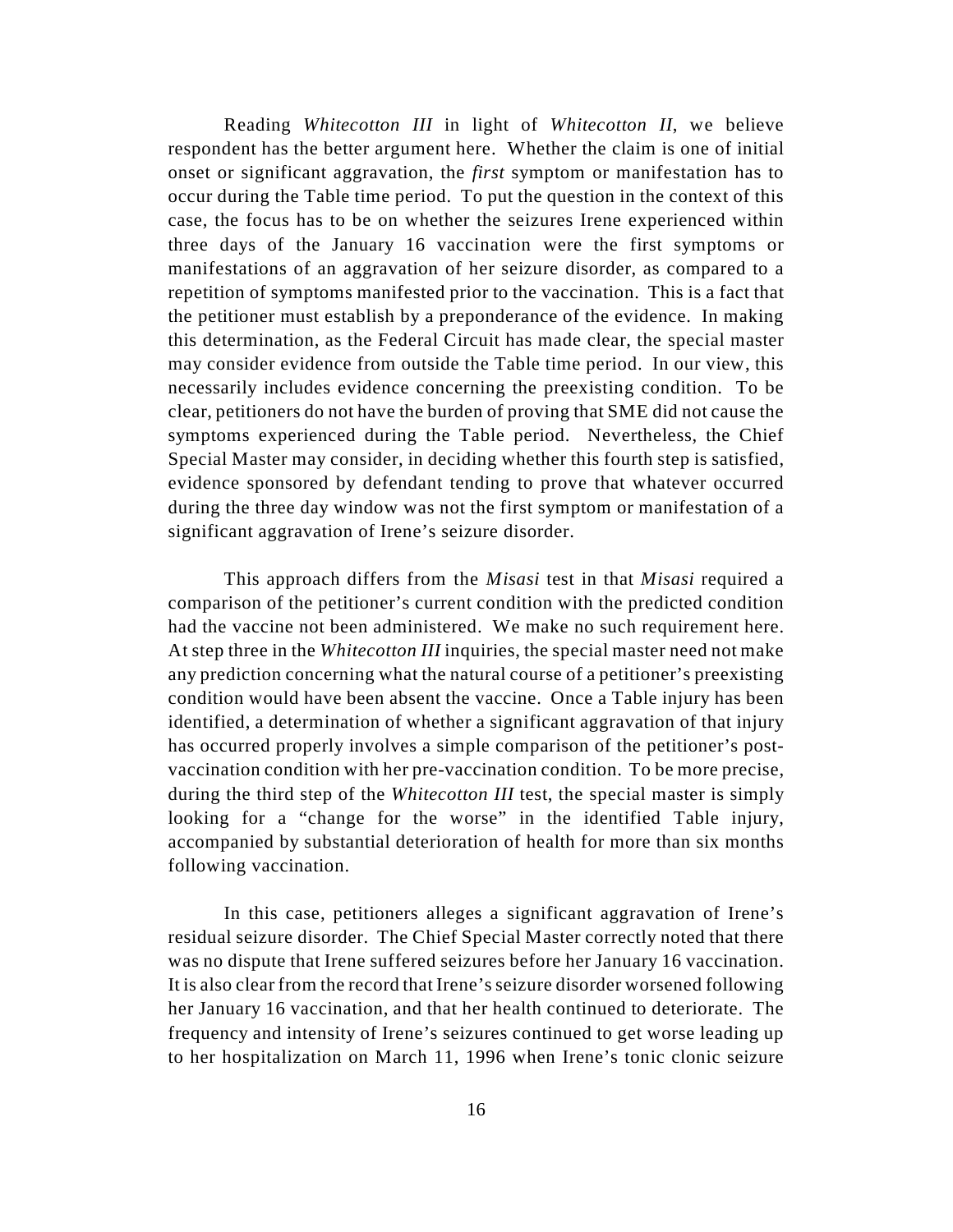progressed to status epilepticus. Irene is currently severally mentally retarded and confined to a wheelchair.

At this stage, the third step of the *Whitecotton III* test, the special master makes no conclusions regarding what caused the aggravation, but simply determines whether *something* made the identified Table injury worse, and that aggravation of the Table injury was accompanied by a general deterioration of health. A petitioner's preexisting condition only has relevance at the fourth step in the *Whitecotton III* test.

The Chief Special Master erred in applying the fourth step of the *Whitecotton III* test by failing to take into account Irene's preexisting condition. The Chief Special Master simply acknowledged that Irene experienced a new type of seizure within the Table time period following Irene's third DPT vaccination. Yet prior to the vaccination, Irene already suffered from SME, the disease which the Chief Special Master determined as a factual matter to be the actual cause of Irene's condition. If a symptom occurring within the Table time period is determined by the Chief Special Master not to be the first symptom or manifestation of an aggravation of a Table injury, but rather a symptom or manifestation of a preexisting condition, petitioners have not made out their case. However, once petitioners have established that an identified Table injury was significantly aggravated, and that the first symptom or manifestation of that aggravation occurred within the Table period, they are afforded the statutory presumption that the aggravation was caused by the vaccine.

#### *Acute Complications and Sequela*

We also disagree with the Chief Special Master's conclusion that *Whitecotton III* effectively merged the significant aggravation and sequela inquiries. As explained above, once petitioner has established a significant aggravation of a Table injury she can obtain compensation, not only for that aggravation, but also for any acute complication or sequela resulting from it. 42 U.S.C. § 300aa-14(a)(I)(E). However, to obtain compensation for any sequela, petitioner must establish that the aggravation of the Table injury actually caused them. *Hossack v. Sec'y Dep't of Health & Human Serv.*, 32 Fed. Cl. 769, 776 (1995) ("[A] preponderance of the evidence must show that some logical, direct causal link exists between the presumed Table injury and the alleged sequela."). We do not read *Whitecotton III* as departing from this standard. Here, petitioners allege an aggravation of the residual seizure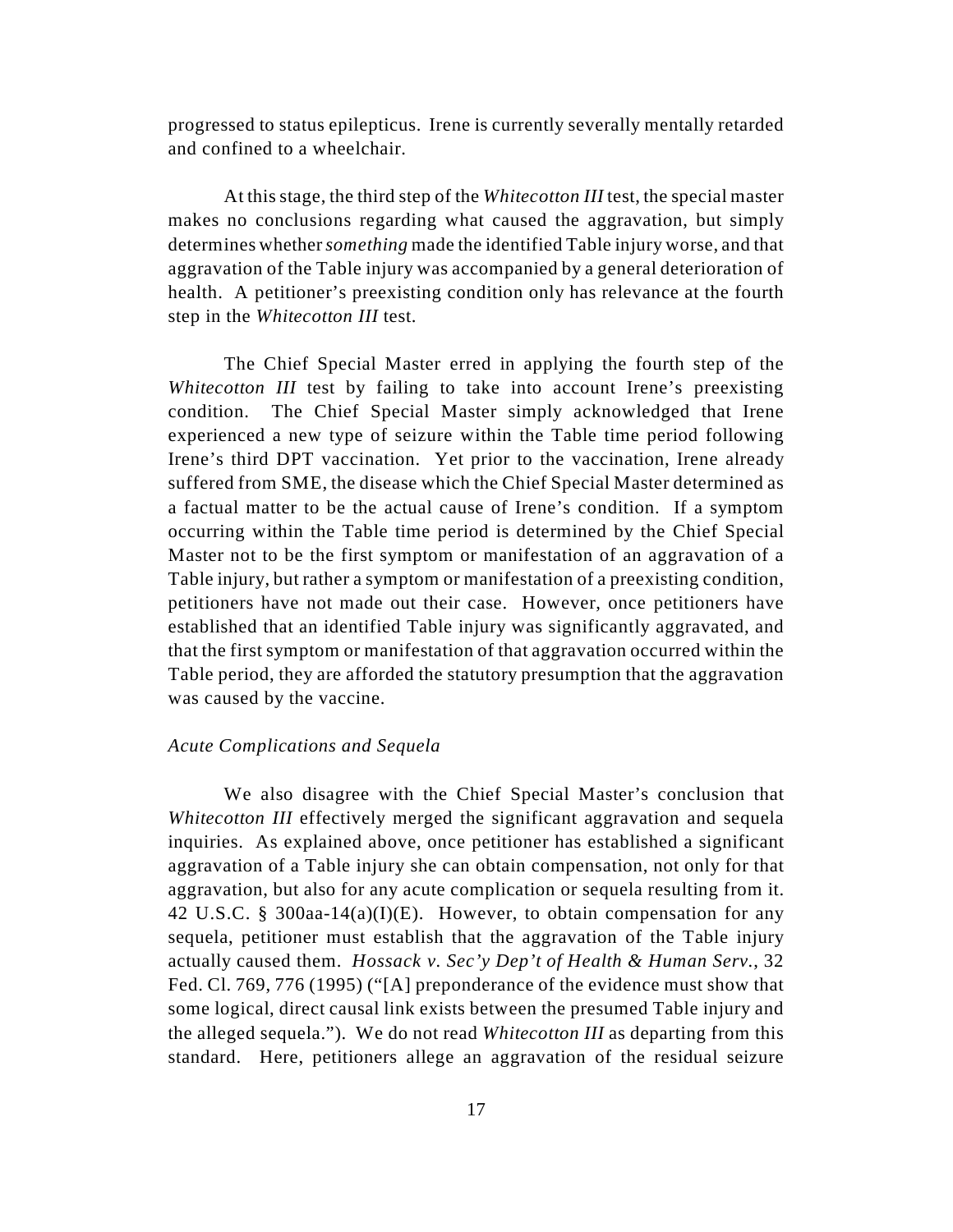disorder Table injury. Thus, to obtain compensation for any sequela they must establish by a preponderance of the evidence that it is causally related to the aggravation of the underlying Table injury—residual seizure disorder.

It appears that the Chief Special Master presumed that every aspect of Irene's current condition is the sequela of the aggravation of her Table residual seizure disorder without making separate fact findings. This approach apparently flowed from an over-broad application of the first three steps in the *Whitecotton III* test. It must be clear that the "condition" which is primarily under consideration in the pre- and post-vaccination inquiries is the allegedly aggravated Table injury. It is true, however, that in making a determination of whether a significant aggravation had occurred the Chief Special Master properly took into consideration not only the worsening of Irene's seizure disorder per se, but also the substantial deterioration of her health which accompanied it. $5/$ 

A petitioner does not automatically gain compensation for every possible injury or health problem associated with the aggravated Table injury. Rather, under the Vaccine Act, the petitioner must establish that any alleged sequela was actually caused by the significant aggravation of the specific Table injury. If the Chief Special Master determines that Irene suffered the first symptom or manifestation of a significant aggravation of the residual seizure disorder Table injury within the Table time period, petitioners are afforded the presumption that the significant aggravation was caused by the vaccination. A separate examination must then be undertaken as to whether Irene's severe mental retardation, and any other related medical problems, were the actual acute complications or sequela of the significant aggravation of her residual seizure disorder. Petitioners are afforded no presumption as to causation at this step.

 $\frac{5}{1}$  The Vaccine Act's definition of the term "significant aggravation" thus should more properly be understood as "any change for the worse in [*the allegedly aggravated Table injury*] which results in markedly greater disability, pain, or illness accompanied by substantial deterioration of health."  $§$  33(4).